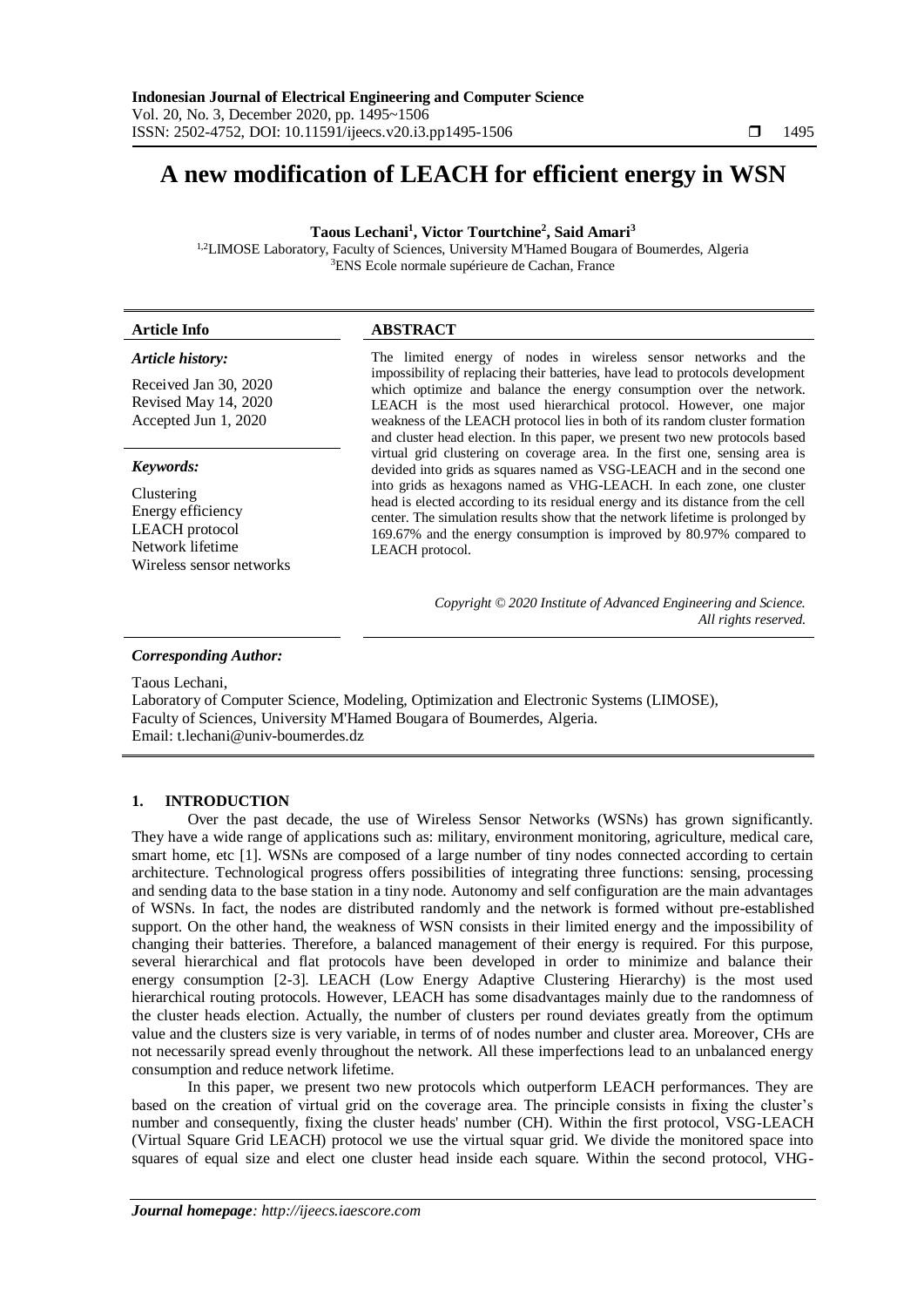LEACH (Virtual Hexagonal Grid LEACH) we have partitioned the monitored area into regular hexagons and then, adjust the membership of outside hexagon nodes. One cluster head is also elected inside each hexagon. The paper organization is as follows: The literature survey is presented in Section 2, the energy dissipation radio model is presented in section 3. A detailed description of our algorithms VSG-LEACH and VHG-LEACH is given in section 4. The simulation results and their analyses are presented in Section 5. The conclusion with future developments is presented in section 6.

# **2. LITTERATURE SURVEY**

Recently several works related to clustering have been presented and many algorithms have been developed in this concern. LEACH and its variants are the most used protocols. The cluster heads are selected randomly. LEACH protocol works by round. Each round is divided into a setup phase and a steady phase. In the setup phase, the clusters are organized and the cluster heads are elected. At the beginning of each round, each node of the network generates a random number belonging to [0, 1]. If the generated number is less than the threshold  $T(n)$  given by  $(1)$ , the node elects itself as cluster head, otherwise it becomes common node [4].

$$
T(n) = \begin{cases} \frac{P}{1 - P(r \mod(\frac{1}{P}))} & \text{if } n \in G \\ 0 & \text{otherwise} \end{cases}
$$
 (1)

Where P is the percentage of cluster heads, r is the round number and G is the set of nodes that have not been selected as CHs in the last 1/P rounds. Thus, the rotation of the rule of cluster head leads to balanced energy consumption; hence, it maximizes the time until the death of the first node. Each common node joins one CH based on the signal strength.

In the steady setup phase, data are sent to the base station. The steady phase is divided into frames. In each frame, common nodes send their sensing data to CH according to scheduled time slots. In order to save energy, the nodes remain in a sleep mode while waiting for their turn to send data. The cluster heads aggregate the data and relay it to the base station (BS). Knowing that data transmission over long distances is the most energy consuming network, clustering reduce energie consumption by reducing transmission distances.

In this work, we review the LEACH protocol and its extended versions from energy efficiency viewpoint. There are many works focused on improving LEACH protocol. Numbers of them propose new formulas of threshold which take into account the residual energy of the nodes and their distances from the base station, including LEACH-C, LEACH-V, LEACH-R and LEACH-M [5-8]. Several cluster heads selection algorithms based on the distance have been proposed [9-10]. LEACH-DT (Distance based Threshold) [8], rather than using a heuristic approach, proposes a distributed LEACH based CH selection algorithm. Nodes are self selected to be CH with different probabilities based on their distances from the Base Station (BS). Recently, Modified LEACH-DT is another proposed algorithm [11-12], which has improved the LEACH-DT consedering both distance and residual energy in cluster heads election. The proposed approach ensures better energy balance of the network nodes. In LEACH protocol, energy consumption depends on distances of nodes to CHs and base station. Thus, the cluster heads which are far from the base station deplete their energy earlier than those close to the base station. This modified protocol improves LEACH-DT by according higher probability to closer nodes to become cluster heads.

SEECP (Stable Energy Efficient Clustering Protocol for Wireless Sensor Networks) extends the stable part of the network lifetime in order to preserve its coverage [13]. This reactive protocol transmits the data to the base station, only in the case where a threshold value is exceeded. In order to minimize energy consumption, remote nodes from the base station transmit their data by multi-hop. AECR (Adaptative Energy Aware Cluster-Based Routing) protocol avoids the random formation of clusters and generates clusters of homogeneous size [14]. It eliminates the possibility of election of two close nodes as CHs and optimizes inter and intra-cluster routing. It also calculates the maximum distance from which the multi-hop is more energy efficient.

An energy-balanced clustering routing algorithm for WSN is proposed in [15]. It is an advanced multi-hop routing protocol which operates as follows: when the cluster heads are close to the base station they directly communicate with it and use multi-hop communication when they are far from it. In [16], the authors improved LEACH by selecting a secondary cluster head, if the energy of the cluster head is less than the average energy of all network nodes. In this case, the secondary cluster head is responsible for receiving and fusing the data collected from the member nodes and sending it to its cluster head which redirects it to the BS. A Leach-VM protocol based on weight and intra-cluster multi-hop mechanism is proposed in [17].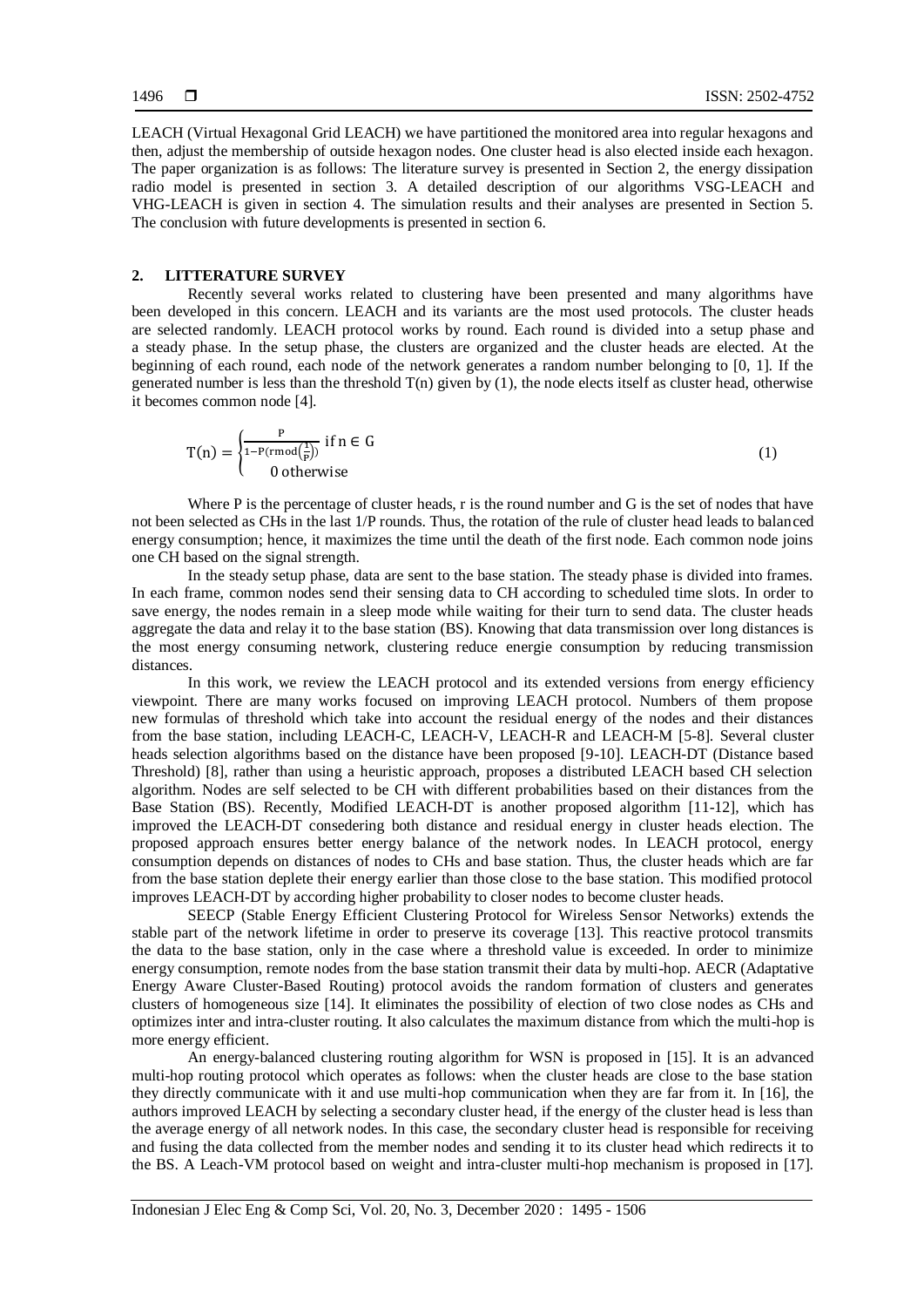It consists of electing a weight relay in the cluster, according to the member nodes residual energy and their distances from the base station. The cluster head sends aggregation data to its weight relay which forwards them to the BS.

In [18], authors propose a new cluster head selection algorithm for WSN which tries to stabilize the CH's number, while favoring the election of nodes with high residual energy. Before being designated as CH, a node verifies the number of CHs already existing through the variable CH heard (according to received messages). If this variable is less than an optimal value, then the node declares itself as CH and sends membership requests; otherwise as a member node and looks for the best cluster to join.

Multicriteria based cluster head selection is proposed in [19]. The authors improve the WSN performance by considering five different parameters to select the most optimum node to be cluster head. These parameters are energy level, distance from neighboring nodes, distance from center of the cluste, number of times a node has been zone head and whether a node is merged. The whole network is divided into virtual grids where each grid represents a cluster then cluster will be merged or splitted depending on its density.

In [20], the network is subdivided into various regions based on the distance of BS from each sensor node. In some regions, LEACH protocol is implemented and in the others, nodes transmit directly their data to a rechargeable Sub-BS placed inside the network or the the BS placed outside the network. The same protocol based on sub-netting technique is applied for Heterogeneous network and network lifetime is analyzed considering four different position of Sub-BS [21].

The clustering transforms the global communication into a local communication in order to reduce the distances of transmissions, and thus minimizes the energy consumption. A judicious choice of the number of CHs is required. Increasing the number of clusters leads to an increased aggregation energy. On the other hand, reducing the number of clusters increases the number of member nodes per cluster and consequently, increases the energy of communication because of the great distances and the energy of aggregation due to the load on the CHs. Hence an optimum number of clusters is required to ensure best performance in the network. Energy efficiency and network lifetime are the most important metrics in evaluating network performances. Lifetime of WSN is most commonly defined as the time elapsed until the first node in the network depletes its energy. There are other definitions for 25%, 50% or 75% of alive nodes.

#### **3. RADIO ENERGY MODEL**

The energy consumption model used in this work is based on first order model introduced by Heinzelman [4]. The transmitter dissipates energy to transmit and amplify the signals. The receiver dissipates energy only to receive data. Figure 1 shows the energy model consumption.



Figure 1. Radio energy dissipation model

$$
E_{TX}(l,d) = \begin{cases} l * E_{elec} + l * \varepsilon_{fs} * d^2 & \text{if } d < d_0 \\ l * E_{elec} + l * \varepsilon_{two-ray} * d^4 & \text{if } d \ge d_0 \end{cases}
$$
(2)

$$
E_{RX} = l * E_{elec} \tag{3}
$$

$$
d_0 = \sqrt{\frac{\varepsilon_{fs}}{\varepsilon_{two-ray}}}
$$
\n<sup>(4)</sup>

- ETX: energy spent to transmit l bits;

- ERX: energy spent to receive 1 bits;
- Eelec: energy spent to transmit or receive one bit;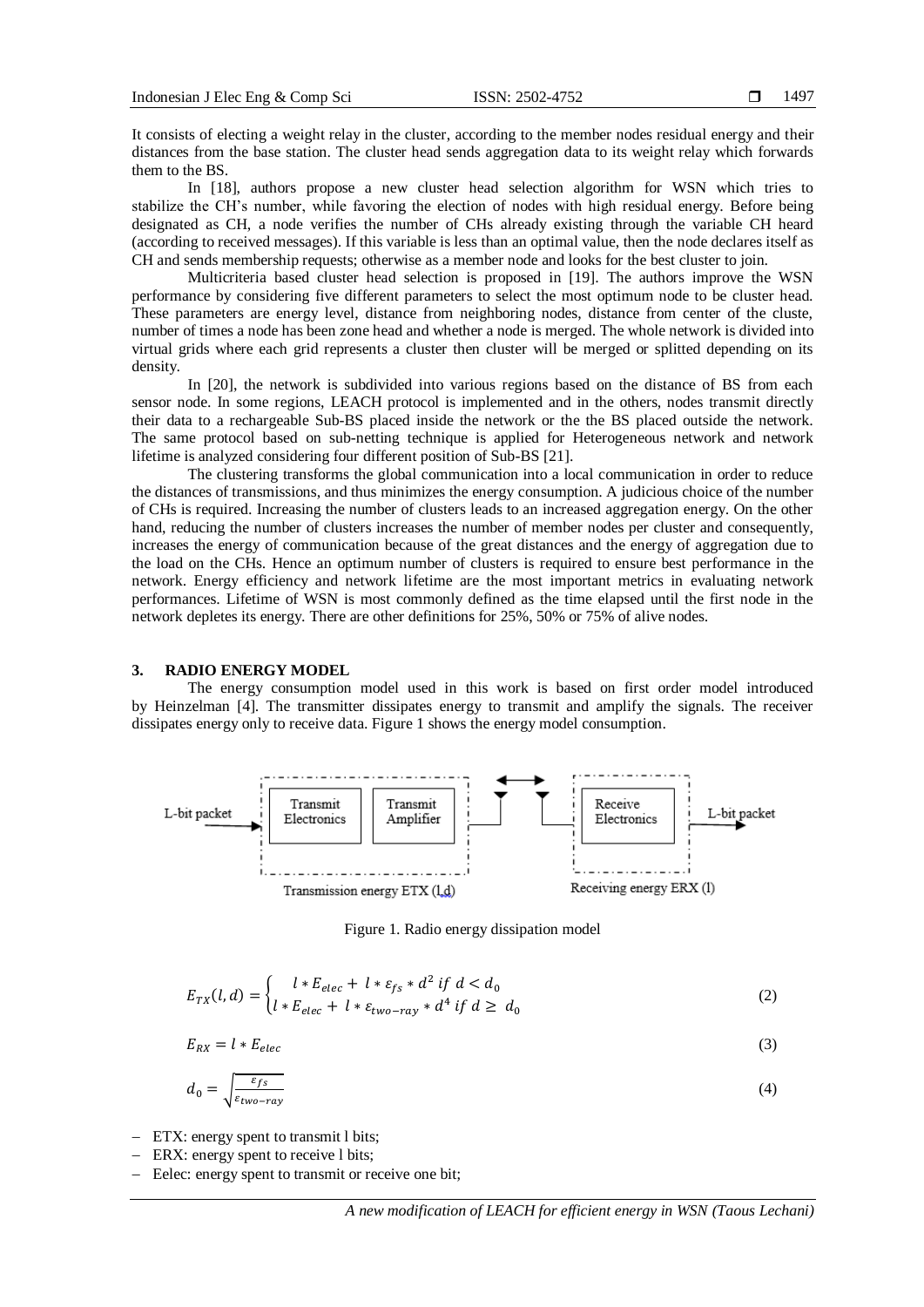- $\varepsilon$ fs: amplification factor for free space model;
- two-ray: amplification factor for two-ray model;
- d: distance between transmitter and receiver;
- d0: crossover distance;
- l: number of data bits.

# **4. NEW PROPOSED PROTOCOLS**

In this section, we explain our approach and detail the two proposed protocols.

# **4.1. Tessellation**

We believe the ideal form to partition a plane into regular shapes is the circle. However, it does not allow paving a surface without leaving holes and without overlapping each other. In this work, we seek to partition a plane into regular shapes which can be arranged according to two conditions:

- 1. The shapes should fit together without any gaps.
- 2. The shapes should not overlap.

**Lemme:** There are only three regular tessellations of the plane and the honeycomb is the optimal shape for the space occupation.

**Proof:** Consider a regular polygon with n sides and  $\theta$  is the angle between two consecutive sides. The polygon is divided into n identical isosceles triangles as shown in Figure 2.



Figure 2. Regular polygon.

We have  $\delta + \varphi + \theta/2 = \pi$  where  $\varphi = 2\pi/n$  and  $\delta = \theta/2$ 

Thus 
$$
\theta + \frac{2\pi}{n} = \pi
$$

 $\theta = \frac{(n-2)\pi}{n}$  $\frac{(-2)\pi}{n} = \frac{2\pi}{m}$  $\frac{2\pi}{m}$  With m natural integer

Thus  $(n-2)(m-2) = 4$ 

So (n-2) must be a divisor of 4, thus n can be equal to 3 or 4 or 6.

Therefore equilateral triangles, squares and regular hexagons are the only regular convex polygons that can pave the plane. Intuitively, we choose to study square and hexagonal shapes.

#### **4.2. Proposed Protocols**

In this section, we give a detailed description of the new virtual square grid LEACH (VSG-LEACH) and virtual hexagon grid LEACH (VHG-LEACH) protocols. The main idea is to overcome the randomness of cluster formation and cluster heads election in LEACH protocol [19], [22]. The virtual grid of the sensing area ensures an even distribution of cluster heads over the whole network and fixing the cluster head number at its optimum value. This approach distributes uniformly the work-load on part of cluster head nodes which therefore extends network lifetime. The CH optimal number is in the same proportion as that proposed in LEACH which considers 5% of the total number of sensor nodes.These proposed algorithms have been developed on the basis of static cluster and dynamic cluster head. Compared to LEACH, the choice of static clusters ensures the saving of the energy consumed during the clusters forming and fixing the number of clusters at its optimal value zopt given by [4]: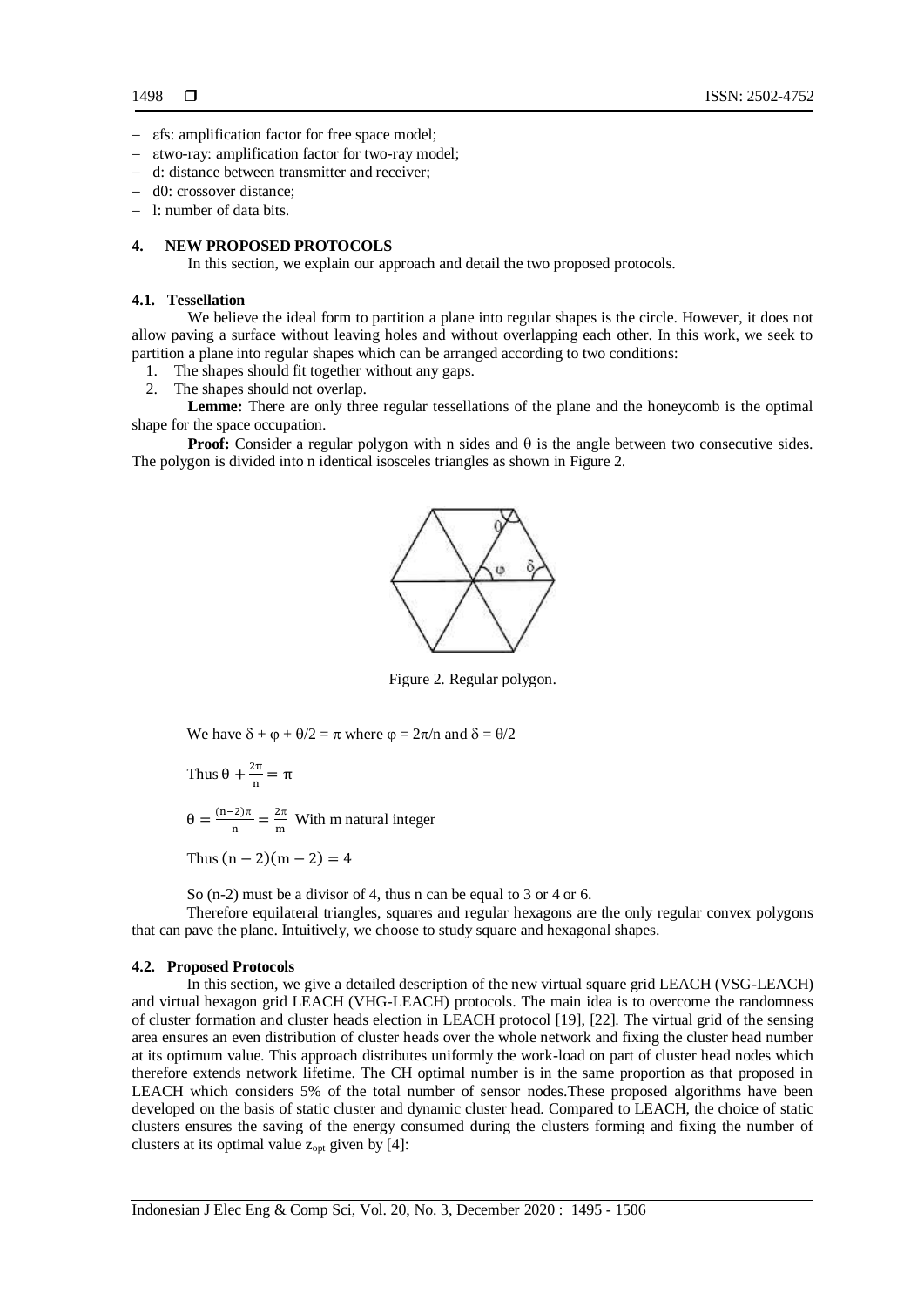$z_{\rm opt} = \sqrt{\frac{N}{2\pi}} \sqrt{\frac{\varepsilon_{\rm fs}}{\varepsilon_{\rm two-}}}$ εtwo−ray M  $d_{\text{to BS}}^2$ (5)

For a WSN with N nodes, the sensor field is partitioned into Z equal sized zones [23-25] where Z is a square number given by (6). Figure 3 (a), (b) and (c) shows network partitioning into various uniform sized cells for  $N = 100$ , 200 and 300 respectively.

$$
Z = \begin{cases} 4 N x 0.05 \le 6 \\ 96 < N x 0.05 \le 12 \\ 16 12 < N x 0.05 \le 20 \\ \vdots \end{cases}
$$
 (6)



Figure 3. Network partitioning into various uniform sized cells

Contrary to VSG-LEACH, the nodes can be outside the regular hexagons. In this case, we adjust membership of outside nodes as to balance clusters. In order to reduce the energy consumption, we also permit to alone nodes for which the distance to the base station is lower than the distance to the nearest cluster center, to send directly their data to the sink. The communication in these protocols uses the round as a basic unit. Each round is made up of setup phase and steady state phase which is longer than the setup one. The time for each round is  $t_{round}$  [4] and is defined by (7).

$$
t_{\text{round}} = 10.E0 \tag{7}
$$

Figure 4 shows the constitution of one round of these protocols.



Figure 4. Round in VSG-LEACH and VHG-LEACH

#### **4.2.1 Setup phase**

During this phase, a cluster head of each cell (square or hexagon) is designed and a schedule TDMA (Time Division Multiple Access) is created. It also assigns to each member node a slot for data transmission. At the first round, because of the same initial energy of each node, the nearest node to the center of each zone is designed as CH. Starting from the second round, residuals energies and distances to the center of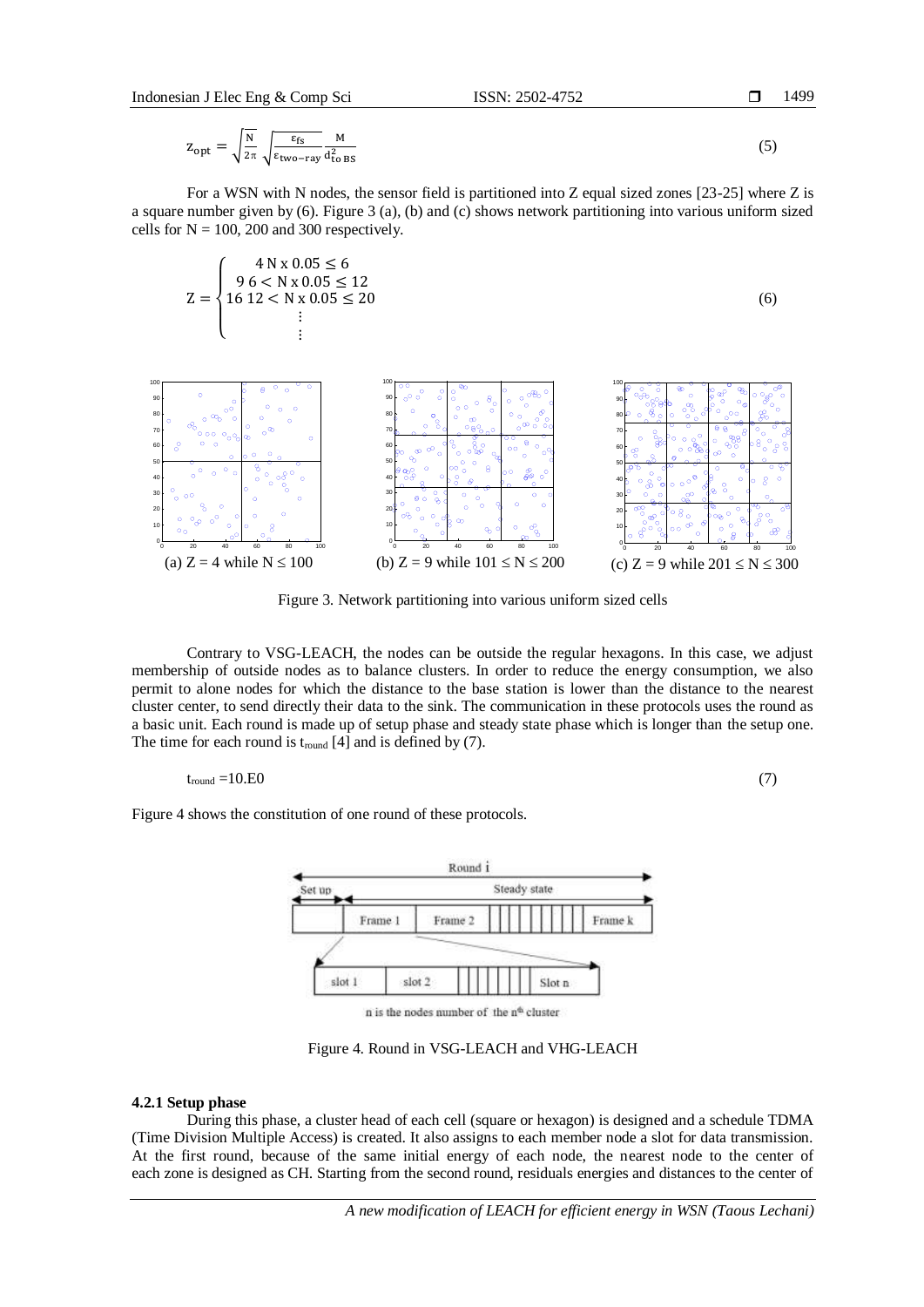each zone are considered to choose the new CHs. So, the probability of becoming CH is directly proportional to residual energy and inversely proportional to distance. The weight W(i) of each node (i) is calculated by the following (8).

$$
W(i) = \alpha. \text{Energy}_{res}(i) + \frac{\beta}{Dist(i)}
$$
\n
$$
(8)
$$

Where Energy<sub>res</sub> (i) is the residual energy of the node (i) and Dist (i) is its distance to the center of the cell.  $\alpha$ ,  $\beta$  are weights assigned to residual Energy and Distance to cell center according to its importance. In each cell, the node having the highest weight is selected to be the new cluster head for the next round. With this approach, nodes near to the center of the squares with high residual energy are favored to become cluster heads. Consequently, we balance the energy consumption and therefore extend the network lifetime.

#### **4.2.2 Steady state phase**

This phase is divided into frames. During each frame, each node sends one message to the CH during its slot using of the TDMA schedule. Outside their slots, their communication interfaces are switched off.

In this way, nodes save their energy. The slot time where a node transmits data is constant; so the time to send a frame of data depends on the number of nodes in the cluster. The cluster heads, from their part, receive and aggregate data then transmit them to the base station.

#### **4.2.3 VSG-LEACH algorithm**

The pseudo code of the VSG-LEACH algorithm is given in Algorithm 1.

Algorithm 1 1: Assume N, P, E0, Z are known; 2: Generate N random nodes; 3: Partition the network area into Z equal squares;  $4:$  round: $= 0$ 5: **for** z=1 **to** Z do 6: Calculate the center of the square $(z)$ ; 7:  $NB(z)$ : total number of cluster(z) members; 8: **end for** 9: **for** i=1 **to** N do 10: Energyres $(i)$ :  $=E_0$ ; 11: **end for** 12:  $E_{Net}$ : =  $\sum_{1}^{N}Energy_{res}(i)$ 13: **while**  $E_{\text{Net}} > 0$  do 14: **for** z=1 to Z **do** 15: **for** i=1 **to** NB(z) **do** 16:  $w(i) = \alpha$ . Energy<sub>res</sub> (i) +  $\frac{\beta}{Dist}$ Dist(i) 17: **end for** 18:  $CH(z) := node(i)$  with max  $W(i)$ 19: **end for**  $20: T: = 0$ 21: **while** T < tround **do** 22: Nodes of each square send data to their CH; 23: Each cluster head aggregates and sends its data to the base station; 24: **end while** 25: **for** i=1 to N **do** 26: Calculate NewEnergyres(i); 27: **end for** 28:  $E_{Net}$ : =  $\sum_{1}^{N} NewEnergy_{res}(i)$  $29:$  round:  $=$  round  $+1$ 30: **end while**

# **4.2.4 VGH-LEACH algorithm**

Algorithm 2 gives the working procedure of the VHG-LEACH protocol.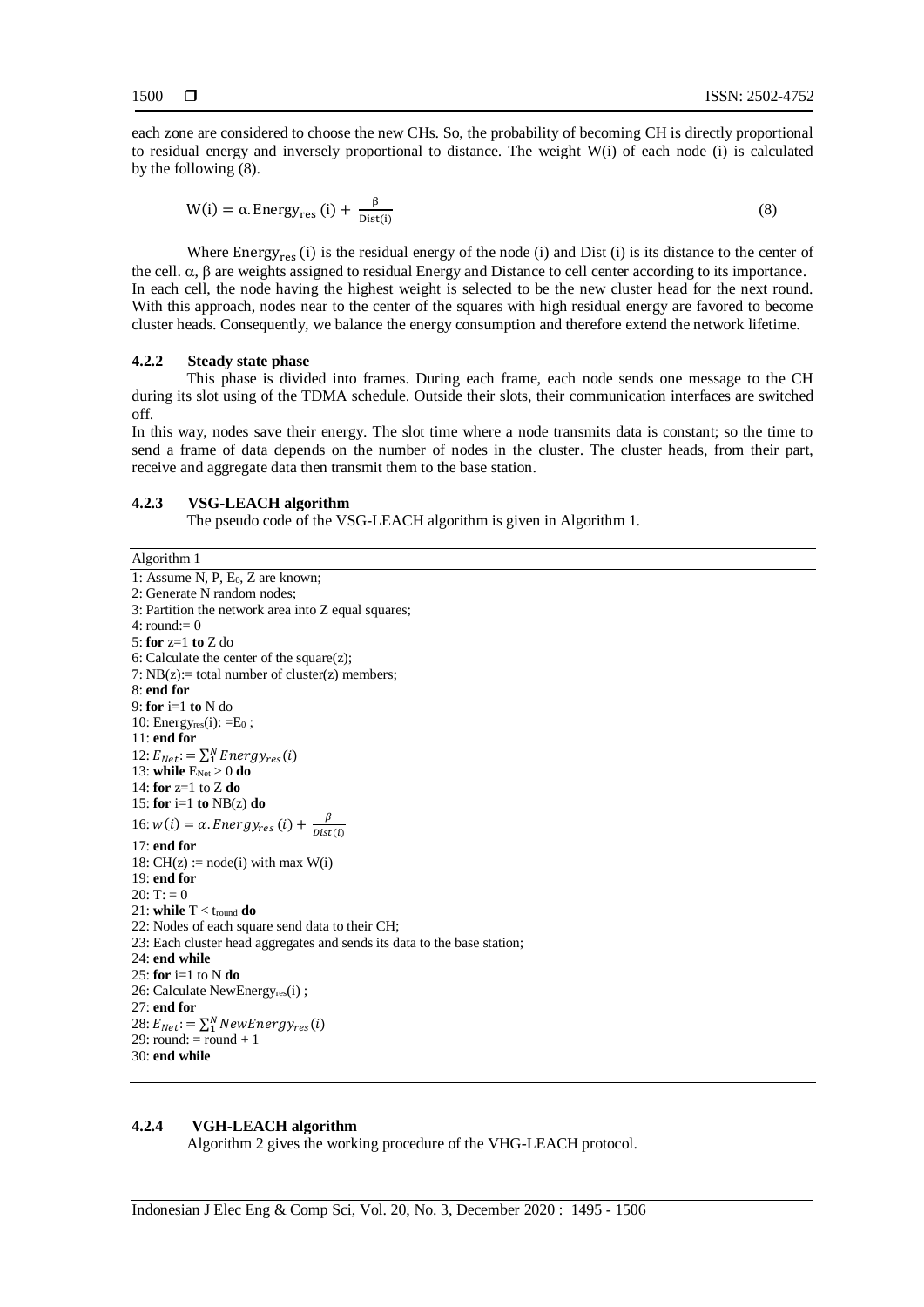1501

Algorithm 2 1: Assume N, P, E<sub>0</sub>, Z are known; 2: Generate N random nodes; 3: Partition the network area into Z regular hexagons; 4: round:  $= 0$ 5: **for** z =1 to Z **do** 6: Calculate the center of the hexagon(z); 7:  $NB(z) = total number of cluster(z) members;$ 8: **end for** 9: **for** i =1 to N **do** 10: Energyres $(i)$ :  $=$ E<sub>0</sub>; 11: **end for** 12:  $E_{Net}$ : =  $\sum_{1}^{N}Energy_{res}(i)$ 13: **for**  $i = 1$  to N **do** 14: **if** node(i) is in the hexagon **then** 15: Affect the ID cluster hexagon; 16: **else** 17: Calculate the distance to the closest center of hexagon; 18: **if** d to closest < d to base station **then** 19: Affect ID cluster to node(i); 20: **else** 21: Node(i) send data directly to BS; 22: **end if** 23: **end if** 24: **end for** 28: **while**  $E_{Net} > 0$  do 29: **for** z=1 to Z **do** 30: for  $i=1$  to  $NB(z)$  do 31:  $w(i) = \alpha$ . Energy<sub>res</sub> (i) +  $\frac{\beta}{Dist}$  $Dist(i)$ 32: **end for** 33:  $CH(z) := node(i)$  with max  $W(i)$ 34: **end for**  $35: T := 0$ 36: **while** T < tround **do** 37: Nodes of each square send data to their CH; 38: Each cluster head aggregates and sends its data to the base station; 39: Alone nodes send their data to BS 41: **end while** 42: **for** i=1 to N **do** 43: Calculate NEwEnergyres(i) ; 44: **end for** 45:  $E_{Net}$ : =  $\sum_{1}^{N} NewEnergy_{res}(i)$  $46:$  round: = round + 1 47: **end while**

# **5 SIMULATIONS AND RESULT ANALYSIS**

# **5.1. Assumption and Parameters**

This paper uses Matlab R2014a as a simulation platform for LEACH protocol and for the two improved protocols (VSG-LEACH and VHG-LEACH). Initially, 100 nodes are deployed uniformly in an M x M square area. The simulations are perfomed for two base station positions which are: outside the sensing field at coordinates (50, 175) and the center of the sensing field at coordinates (50, 50).

The following assumptions are made for these simulations:

- The base station is located at fixed position and its location is known by each node.
- The location of sensor nodes are known and fixed after deployment.

- All the sensor nodes in the network are given the same amount of energy and cannot be recharged. Used parameters are given in Table 1.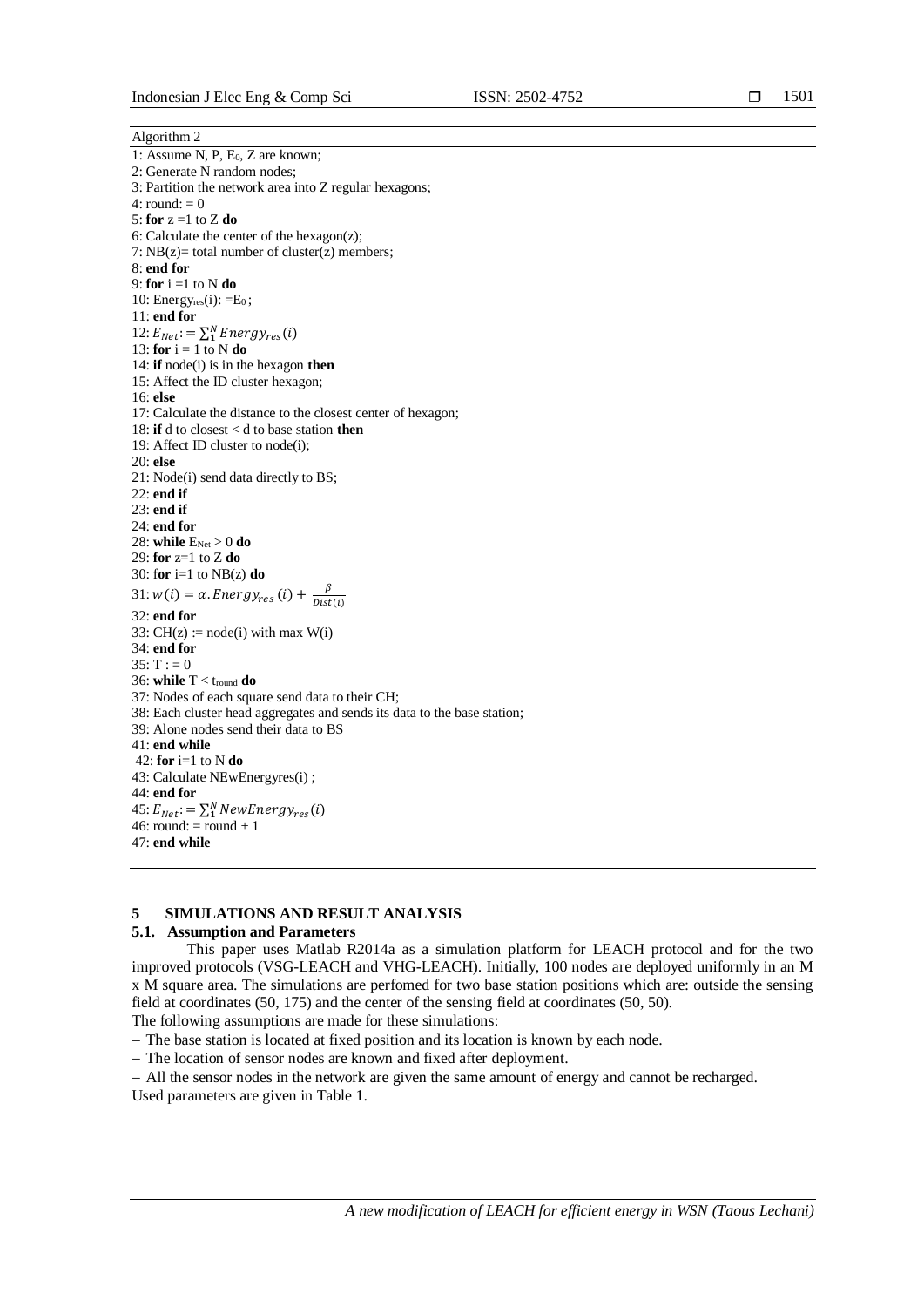| Table 1. Simulation parameters |                                                |                                |  |  |  |
|--------------------------------|------------------------------------------------|--------------------------------|--|--|--|
| Parameter                      | Description                                    | Value                          |  |  |  |
| N                              | Number of nodes                                | 100                            |  |  |  |
| $M \times M$                   | Network size                                   | $100 \times 100 \text{ (m}^2)$ |  |  |  |
| $(X_0, Y_0)$                   | Location of the base station                   | (50, 175)                      |  |  |  |
| $E_0$                          | Initial energy of nodes                        | 2 <sub>J</sub>                 |  |  |  |
| P                              | Percentage of cluster heads                    | 5%                             |  |  |  |
| $E_{TX}$                       | Energy to transmit one bit                     | $0.5$ nJ/bit                   |  |  |  |
| $E_{RX}$                       | Energy to receive one bit                      | $0.5$ nJ/bit                   |  |  |  |
| EAG                            | Aggregation energy                             | 5 nJ                           |  |  |  |
| $\varepsilon$ <sub>amp</sub>   | Amplification factor for free space model      | $10$ pJ/bit/m <sup>2</sup>     |  |  |  |
| $\epsilon_{\text{two ray}}$    | Amplification factor for free multi-path model | $0.013$ pJ/bit/m <sup>4</sup>  |  |  |  |
| $d_0$                          | Crossover distance                             | 87 m                           |  |  |  |
| K                              | Packet size                                    | 500 bytes                      |  |  |  |
| $\alpha, \beta$                | Weighting coefficients                         | 0.5                            |  |  |  |

#### **5.2. Discussions and Results Interpretation**

The deployment of 100 sensor nodes over an area of 100  $X100$   $m<sup>2</sup>$  and their clustering are shown in the three protocols. Figure 5 gives an example of clustering in LEACH round, which shows that the number of clusters deviates strongly from the optimal value five (9 clusters in this round). All the nodes marked with the same color belong to the same cluster. Blue squares design cluster heads and red stars represent dead nodes. We see that the nodes furthest away from the base station exhaust their energy very quickly. For a network of 100 nodes, in VSG-LEACH, the network is devided into four equal size squares as showen in Figure 6. The nodes of each square form a cluster. The second proposed protocol, VHG-LEACH, improves the WSN performances by paving the sensing area with five equal size hexagons. In Figure 7, we see the hexagonal clustering as defined in VHG-LEACH algorithm. The red crosses represent the cluster centers (square or hexagon). Figure 8 shows the variation of the number of clusters according to the round. It is clear that the number of clusters deviates strongly from the optimum value and can reach it more than 3 times. This explains the load imbalance in LEACH protocol. The simulation results are compared with the simulation results of LEACH protocol. The performance criteria used in this paper are the network lifetime and energie consumption.



Figure 5. Example of clustering with LEACH protocol



Figure 6. Clustering with VSG-LEACH protocol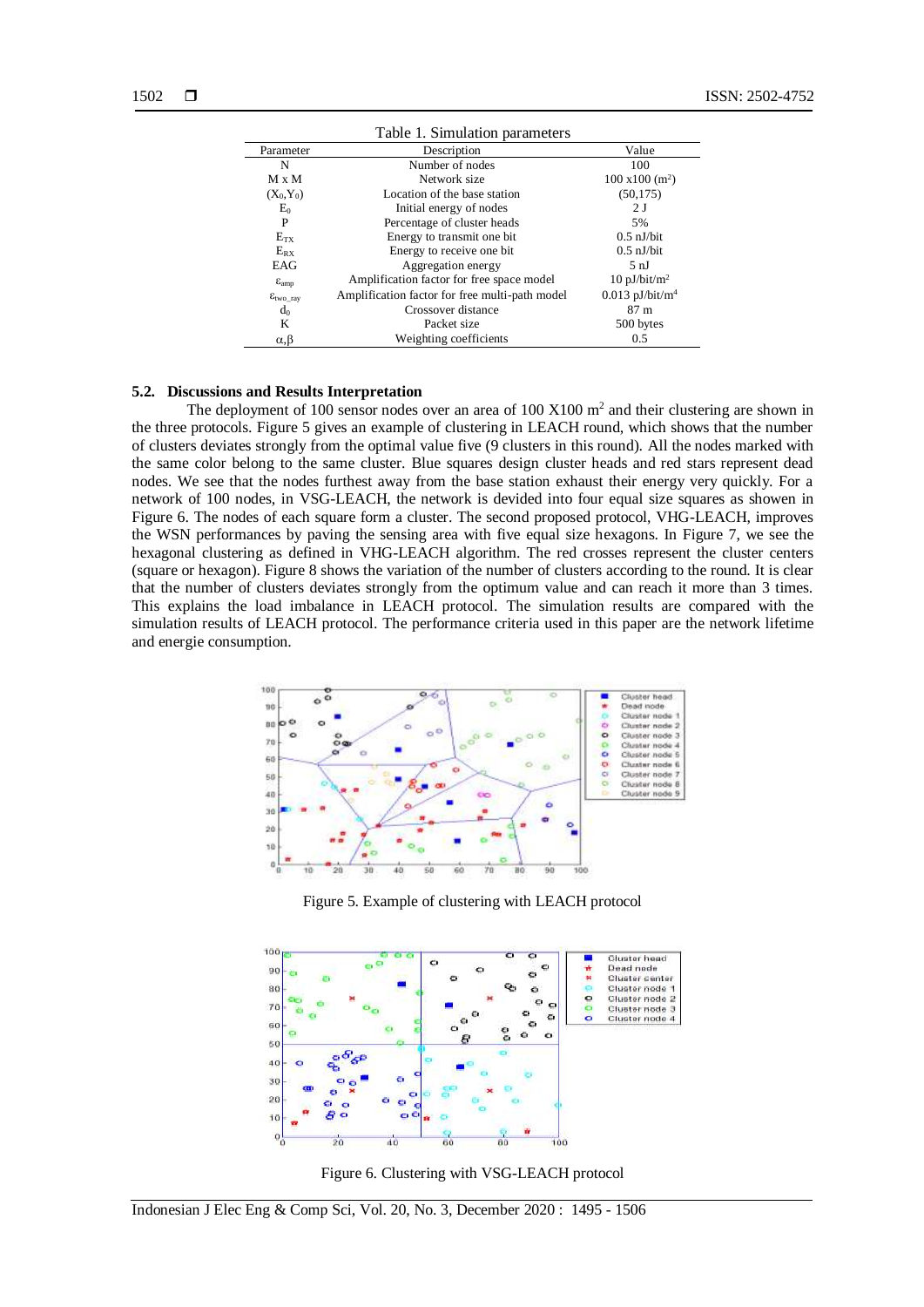100



 $\mathfrak{a}$ 

Figure 7. Example of clustering with VHG-LEACH protocol

R.C

 $40$ 

 $20$ 



Figure 8. Number of cluster vs. round number in LEACH

#### **5.2.1 Network lifetime**

We define it as the elapsed time from the start to the First Node Death (FND). This parameter measures the stability period. Depending on the applications, there may be requirements on this stability period. We also measured and compared the Half Node Death (HND) and the Last Node Death (LND) which corresponds to time death of 50% nodes and all the nodes, respectively.

The network lifetime of LEACH and our two improved protocols are illustrated in Figure 9 (a) for the base station located at coordinate (50,175). We observe that VSG-LEACH improves the network lifetime by 49.77% as compared to LEACH. With VHG-LEACH, FND is improved by 52.01% compared to LEACH. While the base station is located at the center of sensing area, in Figure 9 (b), we can see that VHG-LEACH extends the network lifetime by 169.67%. Unlike LEACH, our results show that dead nodes are more evenly distributed in the network with VSG-LEACH and VHG-LEACH protocols. The proposed protocols improve both stable and instable periods. This is mainly due to the control of the number of clusters and the even distribution of cluster heads across the network area. Moreover, the choice of the cluster head is made inside the cluster, which saves the energy consumed during the clusters formation in LEACH protocol. Table 2 shows the network lifetime in terms of number of rounds until FND, HND and LND.

| Table 2. Comparison of network lifetime of protocols |              |              |           |                |                  |                |  |  |
|------------------------------------------------------|--------------|--------------|-----------|----------------|------------------|----------------|--|--|
| <b>BS</b> position                                   | % Dead nodes | <b>LEACH</b> | VSG-LEACH | Rate VSG-LEACH | <b>VHG-LEACH</b> | Rate VHG-LEACH |  |  |
| (50, 175)                                            | 1 (FND)      | 671          | 1005      | 49.77%         | 1020             | 52.01%         |  |  |
|                                                      | 50 (HND)     | 1683         | 1714      | 1.84%          | 3390             | 101.42%        |  |  |
|                                                      | 100 (LND)    | 2680         | 2926      | 9.17%          | 4850             | 80.97%         |  |  |
| (50, 50)                                             | 1 (FND)      | 1576         | 3944      | 150.25%        | 4250             | 169.67%        |  |  |
|                                                      | 50 (HND)     | 3890         | 4474      | 15.01%         | 5391             | 38.59%         |  |  |
|                                                      | 100 (LND)    | 5802         | 5518      | $-4.89%$       | 6060             | 4.45%          |  |  |

*A new modification of LEACH for efficient energy in WSN (Taous Lechani)*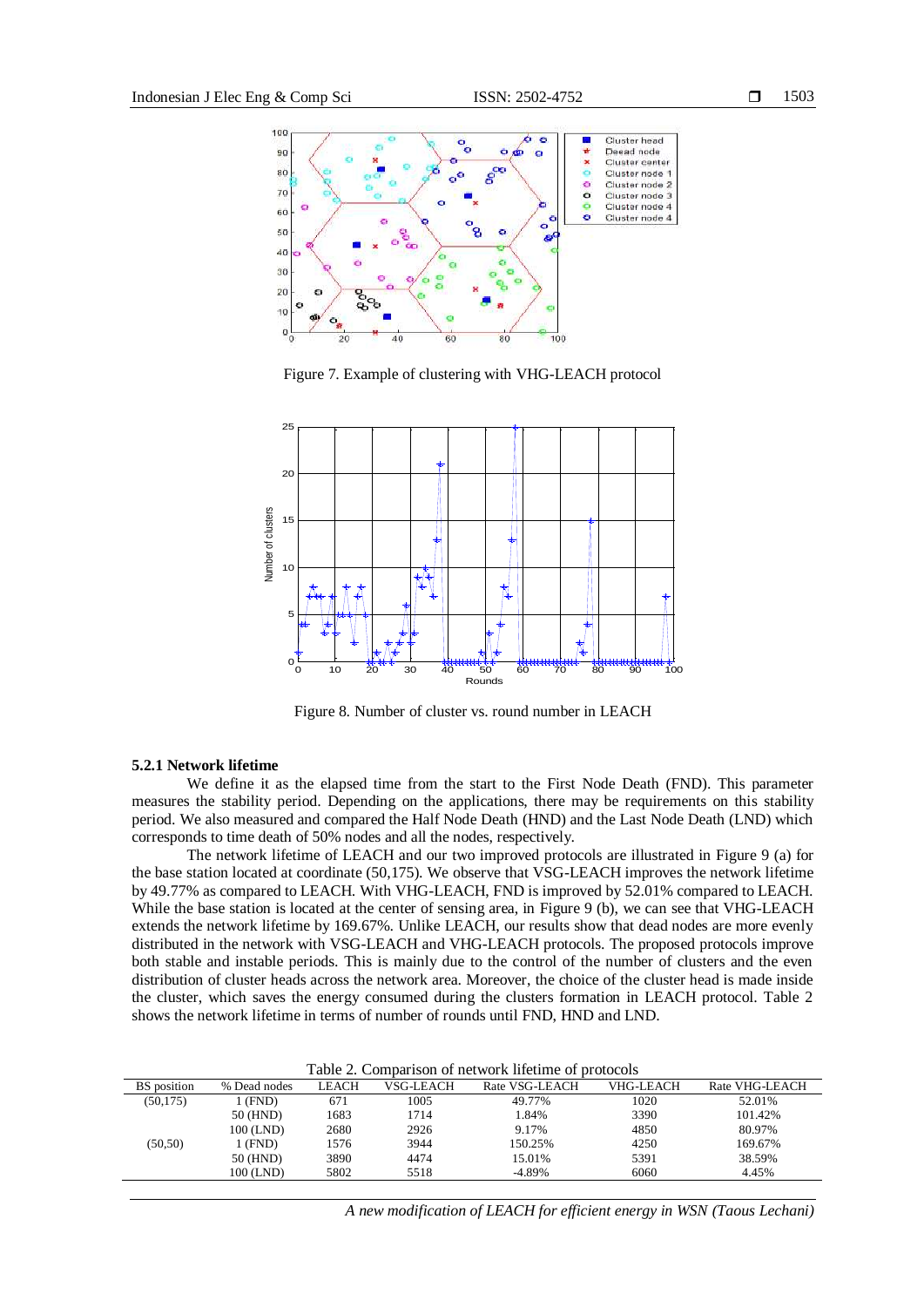

Figure 9. Alive nodes vs. iterations: a) BS (50,175), b) BS (50,50)

#### **5.2.2 Residual Energy**

Figure 10 (a) shows a comparison between the total residual energy of the network while the base station is located outside the field. It is obvious that VHG- LEACH protocol ensures a higher total residual energy which means that the network could survive for a longer period of time. In our approach, the nodes with more remaining energy were selected as the CH more frequently than the nodes with less remaining energy, so the energy consumption was balanced. An improvement of 9.18% and 80.97% against LEACH is observed with VSG-LEACH and VHG-LEACH respectively. In the case where the base station is at the sensing area center, simulation results are presented in Figure 10 (b). We can see that VHG-LEACH improves residual energy consumption by 4.45%. The effectiveness of VHG-LEACH is more important whith long distances. Table 3 shows the network energy consumption in terms of the number of rounds.

| Table 3. Comparison of network energy consumption of protocols |                      |       |           |                |           |                |  |
|----------------------------------------------------------------|----------------------|-------|-----------|----------------|-----------|----------------|--|
| <b>BS</b> position                                             | % Energy consumption | LEACH | VSG-LEACH | Rate VSG-LEACH | VHG-LEACH | Rate VHG-LEACH |  |
| (50, 175)                                                      | 25                   | 339   | 434       | 28.02%         | 360       | 6.19%          |  |
|                                                                | 50                   | 783   | 905       | 15.58%         | 944       | 20.56%         |  |
|                                                                | 75                   | 1237  | 1380      | 11.56%         | 1890      | 52.79%         |  |
|                                                                | 100                  | 2680  | 2926      | 9.18%          | 4850      | 80.97%         |  |
| (50, 50)                                                       | 25                   | 896   | 1123      | 25.33%         | 1332      | 48.66%         |  |
|                                                                | 50                   | 1783  | 2243      | 25.80%         | 2661      | 49.24%         |  |
|                                                                | 75                   | 2785  | 3363      | 20.75%         | 3889      | 39.64%         |  |
|                                                                | 100                  | 5802  | 5434      | $-6.34%$       | 6060      | 4.45%          |  |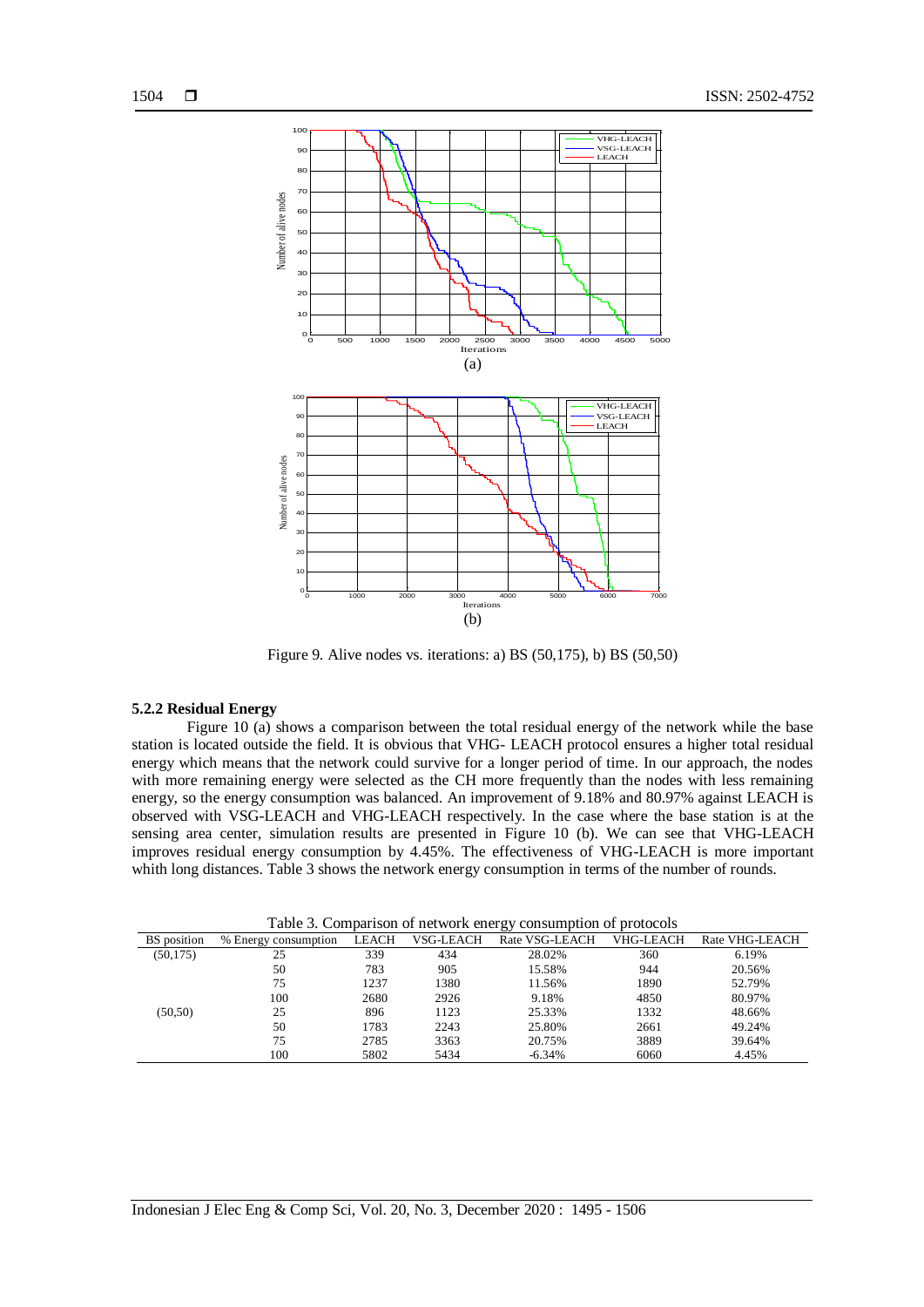

Figure 10. Residual energy vs. iterations: a) BS (50,175), b) BS (50,50)

#### **6 CONCLUSION**

In this paper, two new protocols are presented in order to improve WSN performance. The two algorithms have been developed on the basis of static clusters and dynamic cluster heads. Our VSG-LEACH and VHG-LEACH partition the sensor field into a virtual grid for an even distribution of cluster heads. Fixing the clusters and varying cluster head in each cluster by taking into account residual energy and distance to BS, ensure good load balance over all the network nodes. The simulation results show that VSG-LEACH and VHG-LEACH extend the network lifetime, compared to LEACH. The two proposed protocols prolong also instable period and minimize energy consumption. It is expected, with respect to current established results, that the proposed protocols give better results in large scale networks. As future work, we will study the effectiveness of this approach on heterogeneous networks.

#### **REFERENCES**

- [1] I. F. Akyildiz, *et al.*, "Wireless sensor networks: asurvey," *Computer networks*, vol. 38, pp. 393-422, 2002.
- [2] M. M. Afsar and M. H. Tayarani-N, "Clustering in sensor networks: A literature survey," *Journal of Network and Computer Applications*, vol. 46, pp. 198-226, 2014.
- [3] L. Kong, *et al.*, "ICP: Instantaneousclustering protocol for wireless sensor networks," *Computer networks*, vol. 101, pp. 144-157, 2016.
- [4] W. B. Heinzelman, "Application-specific protocol architectures for wireless networks," *PhD thesis*, Massachusetts Institute of Technology, USA, June 2000.
- [5] M.Tripathi, *et al.*, "Energy efficient LEACH-C protocol for Wireless Sensor Network," in *Third International Conference o[n Computational Intelligence and Information Technology, 18-19 Oct. 2013.](http://ieeexplore.ieee.org/xpl/mostRecentIssue.jsp?punumber=6897630)* Mumbai, India